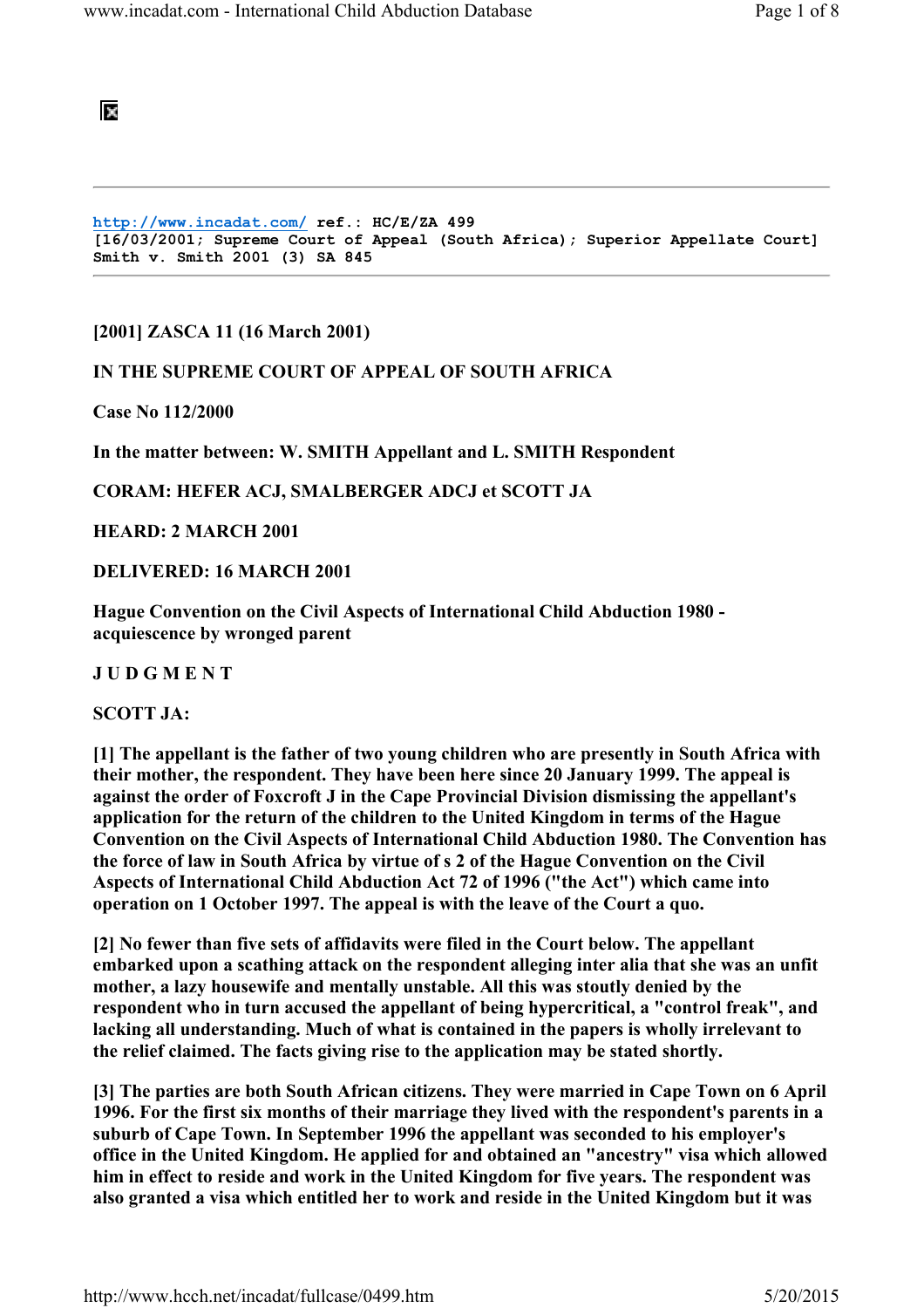subject to her being married to the appellant and his remaining in the country. Shortly after their arrival the respondent obtained employment as a freelance secretary. However, she fell pregnant and their first child, J., was born on 24 June 1997. By this time the appellant had resigned from his employment and had set up his own business as a software engineer. The respondent, too, had resigned and was working at home for the appellant. J. was apparently a poor sleeper and the respondent was frequently up at night attending to him. The extent of the role each parent played in attending to the needs of J. is the subject of dispute. Nonetheless, it is clear that the appellant was working long hours and of necessity the bulk of the caring for J. was left to the respondent. During this period the appellant's mother came from South Africa to stay with the young couple for some 5 weeks. The respondent's parents also came to see the baby. In addition, there were numerous other South African visitors who came to stay. The respondent says she found it all very stressful.

[4] In January 1998 the couple travelled to South Africa for a holiday. The appellant returned after a week but the respondent, who by then was once again pregnant, stayed on with J. for two and a half months, returning on 9 April 1998.

[5] The couple's second child, JJ., was born on 11 September 1998. By then, or within a very short time thereafter, the marriage relationship had all but disintegrated. In December 1998 the appellant sought and obtained information regarding divorce proceedings from a solicitor. On 28 December he went on a business trip to Moscow taking with him a woman, Ms D., whom he said he proposed employing as an au-pair and whose background he wished to investigate. On 1 January 1999 Ms D. moved in to commence her duties as an au-pair. There is a dispute as to how this came about but it need not be resolved. The respondent consulted a solicitor and the parties agreed that the respondent and the children would spend a two-month holiday in South Africa with her parents, whereafter they would return to the United Kingdom on 21 March 1999. She left on 19 January with the children. J. was then 18 months old; JJ. was a baby of four months. Back in South Africa the respondent sought professional help and guidance regarding her marriage. She decided that it had come to an end and on 17 March 1999 advised the appellant that she was not returning to the United Kingdom but would remain in South Africa with the children. She consulted an attorney in Cape Town and commenced divorce proceedings in the High Court, Cape Town on 25 March 1999. The appellant has since vacated the former matrimonial home and has moved in with Ms D. with whom he lives as husband and wife.

[6] The object of the Convention is plain; it is to protect children internationally from the harmful effects of their wrongful removal from the country of their habitual residence to another country or their wrongful retention in another country. To this end the Convention establishes a procedure to ensure their prompt return to the country of their habitual residence so that the issues of custody can be adjudicated upon by the courts of that country.

[7] In terms of articles 3 and 4 the removal or retention of a child under the age of 16 years is said to be wrongful when it is effected in breach of the rights of custody attributed to any person, institution or body under the law of the State in which the child was habitually resident. Articles 6 and 7 make provision for each contracting State to designate a central authority to discharge the duties imposed upon it by the Convention. (In South Africa the designated central authority is the chief family advocate appointed in terms of the Mediation in Certain Divorce Matters Act 24 of 1987 (see s 3 of the Act). The central authority for England and Wales is the Lord Chancellor's Department.) Article 8 entitles a party claiming that a child has been wrongfully removed or retained to apply to the central authority of the State in which the child is habitually resident or to the central authority of any other State for assistance in securing the return of the child. If the central authority receiving such an application has reason to believe that the child is in another contracting State it is obliged in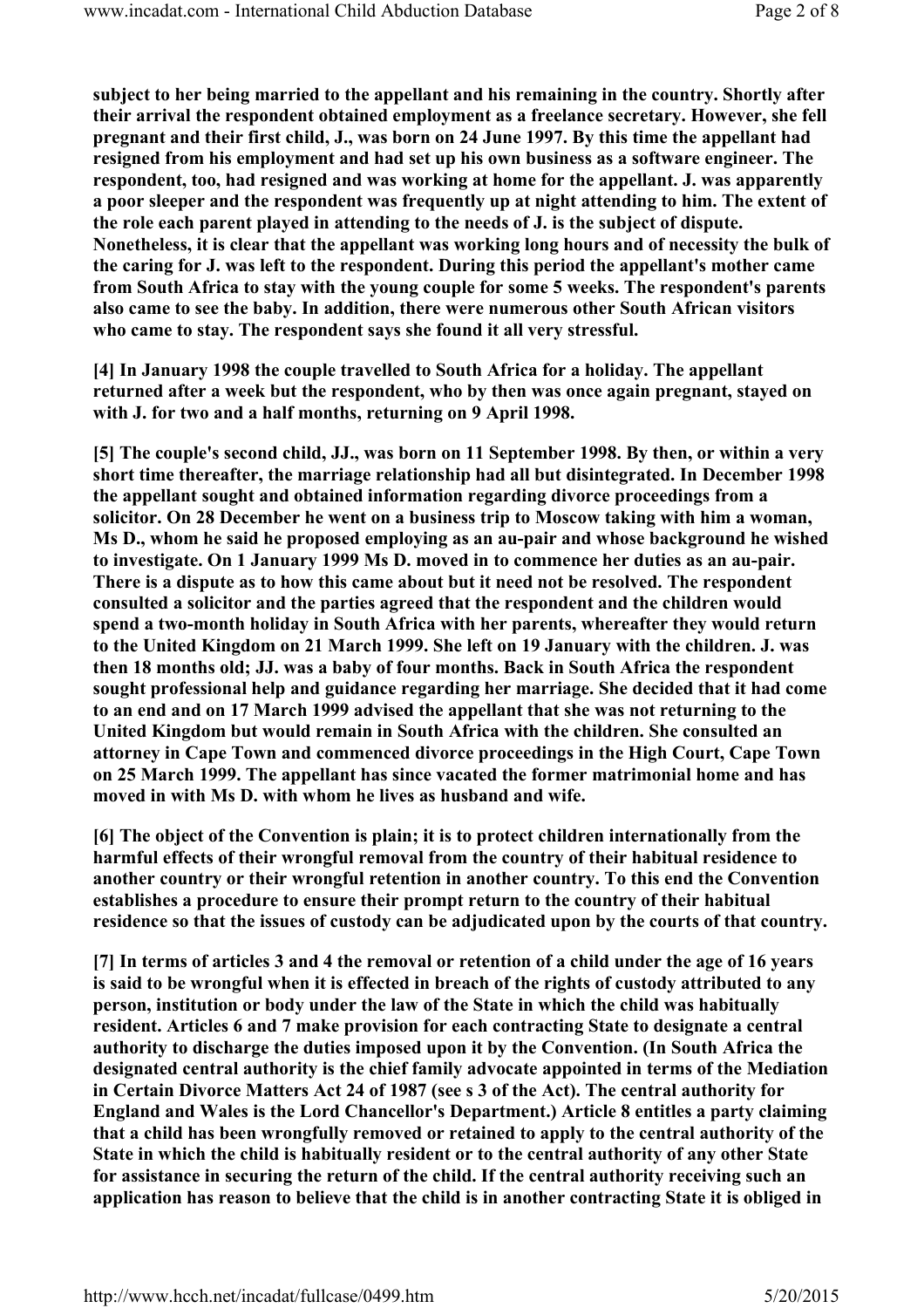terms of article 9 to transmit the application to the central authority of the State to which the child has been removed. Under art 10 the latter central authority must take all appropriate measures to obtain the voluntary return of the child. A party claiming that a child has been wrongfully removed or retained may also in terms of art 29 apply directly to the judicial or administrative authorities of a contracting State for the return of the child.

[8] Article 12 is crucial to the achievement of the Convention's objective. It provides that where a child has been wrongfully removed or retained in terms of art 3 and less than one year has elapsed between the date of removal or retention and the date of the commencement of proceedings before the judicial or administrative authority of the State where the child is, the authority in question is obliged to order the return of the child forthwith. Even if a period longer than a year has elapsed the authority concerned is still obliged to order the return of the child unless it is demonstrated that the child is settled in its new environment.

[9] The return of a child may be refused only on certain limited grounds. Two such grounds are contained in article 13, which in so far as relevant provides: "Notwithstanding the provisions of the preceding Article, the judicial or administrative authority of the requested State is not bound to order the return of the child if the person, institution or other body which opposes its return establishes that - a the person, institution or other body having the care of the person of the child was not actually exercising the custody rights at the time of removal or retention, or had consented to or subsequently acquiesced in the removal or retention; or b there is a grave risk that his or her return would expose the child to physical or psychological harm or otherwise place the child in an intolerable situation." A judicial or administrative authority hearing an application for the return of a child is required by art 16 not to decide on the merits of a custody claim until it has been determined that the child is not to be returned under the Convention.

[10] As to the third ground on which the return of a child may be refused, art 20 provides: "The return of the child under the provisions of Article 12 may be refused if this would not be permitted by the fundamental principles of the requested State relating to the protection of human rights and fundamental freedoms."

The signatories to the Convention accordingly acknowledged in this article that in countries such as South Africa where there is a constitution containing a bill of rights the right of an applicant to procure the return of a child may be subject to further limitations. In Sonderup v Tondelli and Another 2001(1) SA 1171 (CC) the Constitutional Court had occasion to consider the extent to which an order for the return of a child under the Convention may be affected by s 28 (2) of the Constitution. However, in view of the conclusion to which I have come in the present case it is unnecessary to consider the constitutional issues which may have arisen from the relief sought.

[11] It is apparent from the aforegoing that a party seeking the return of a child under the Convention is obliged to establish that the child was habitually resident in the country from which it was removed immediately before the removal or retention and that the removal or retention was otherwise wrongful in terms of art 3. Once this has been established the onus is upon a party resisting the order to establish one or other of the defences referred to in art 13 (a) and (b) or that the circumstances are such that a refusal would be justified having regard to the provisions of art 20. If the requirements of art 13 (a) or (b) are satisfied the judicial or administrative authority may still in the exercise of its discretion order the return of the child.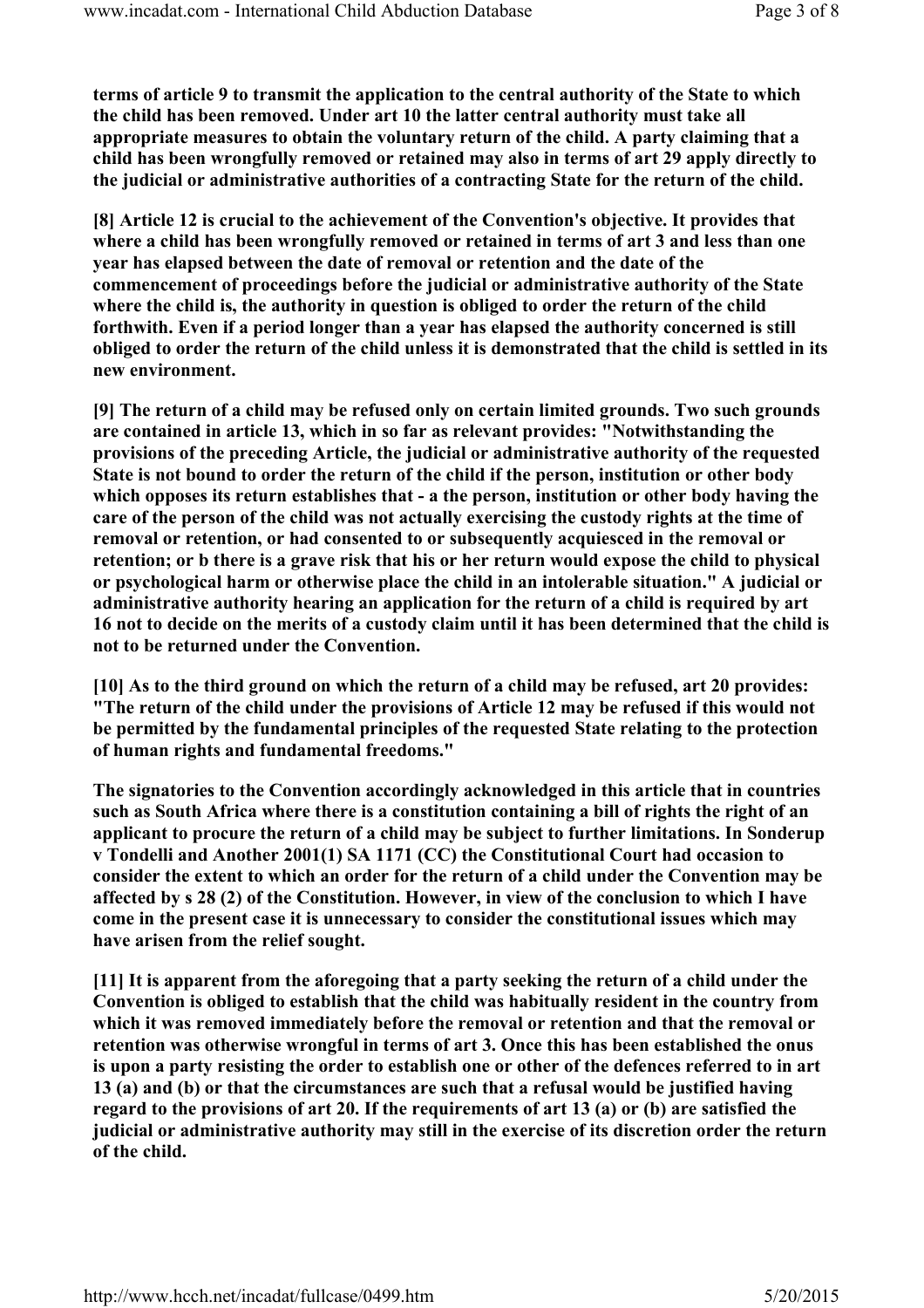[12] In the present case it was common cause that both children were habitually resident in the United Kingdom at the time of their retention in South Africa and that their retention was wrongful within the meaning of art 3. It was contended on behalf of the respondent, however, that the appellant had subsequently acquiesced in their retention in South Africa and that there was in any event a grave risk that their return to the United Kingdom would expose them to physical or psychological harm or would otherwise place them in an intolerable situation. The learned judge in the Court a quo found that it had been established that there was a grave risk that the children would be placed in an intolerable situation if removed from their mother. He was not satisfied on the basis of the undertakings given by the appellant that there was adequate provision for her support in England and, as the respondent had a very real fear that she might not be permitted to stay in England for any length of time, had no guarantee of employment and the means to stay in England during what might be protracted proceedings, he held that the application had to fail. In the course of his judgment, the judge disposed of the respondent's contention that there had been an acquiescence with the following remarks:

"... I would be loath to deny [the appellant] the opportunity of placing his argument before me on the basis that he had, on his version, dropped the proceedings for a week or two until being given different advice. I am satisfied that it was always his desire to proceed with a Hague Convention application and that the entry into negotiations after receiving the first advice should not stand in the way of placing his argument before me."

In this Court counsel for the respondent persisted in the contention that the appellant had acquiesced in the retention of the children in South Africa and urged that on this ground alone the appeal be dismissed.

[13] It accordingly becomes necessary to revert to the facts. On learning that the respondent was not returning to the United Kingdom the appellant immediately consulted his solicitor who on 17 March 1999 wrote to the respondent advising that unless the children were returned within the following week their removal -

".... will become wrongful and we have advised our client as to the appropriate steps that he can take, if needs be."

The appellant was presumably advised of his rights under the Convention. Indeed, on 26 March 1999, being the day after the respondent commenced divorce proceedings in Cape Town, the appellant's solicitor wrote advising -

"Our client has therefore issued an Application under the Hague Convention through the Child Abduction Unit of the Lord Chancellor's Department."

In fact it was subsequently on 19 April 1999 that the appellant deposed to an affidavit in support of his application to the Lord Chancellor's Department under art 8 of the Convention. On 22 April the application was transmitted to the chief family advocate in South Africa in terms of art 9 and received by the latter on 30 April.

[14] On 2 May 1999 the appellant travelled to Cape Town where he remained until 10 May. Before leaving for Cape Town he contacted a Durban attorney who, according to the appellant, advised him "that a father has no chance of having such young children returned through the procedures of the Hague Convention and that a father would have absolutely no chance of winning custody of such children." On arriving in Cape Town he consulted an attorney, Mr Gerald Shnaps. He also had several discussions with a friend who is a partner of another firm of attorneys in that city. Both, he said, gave him similar advice "namely, that a father would not be granted custody of such young children."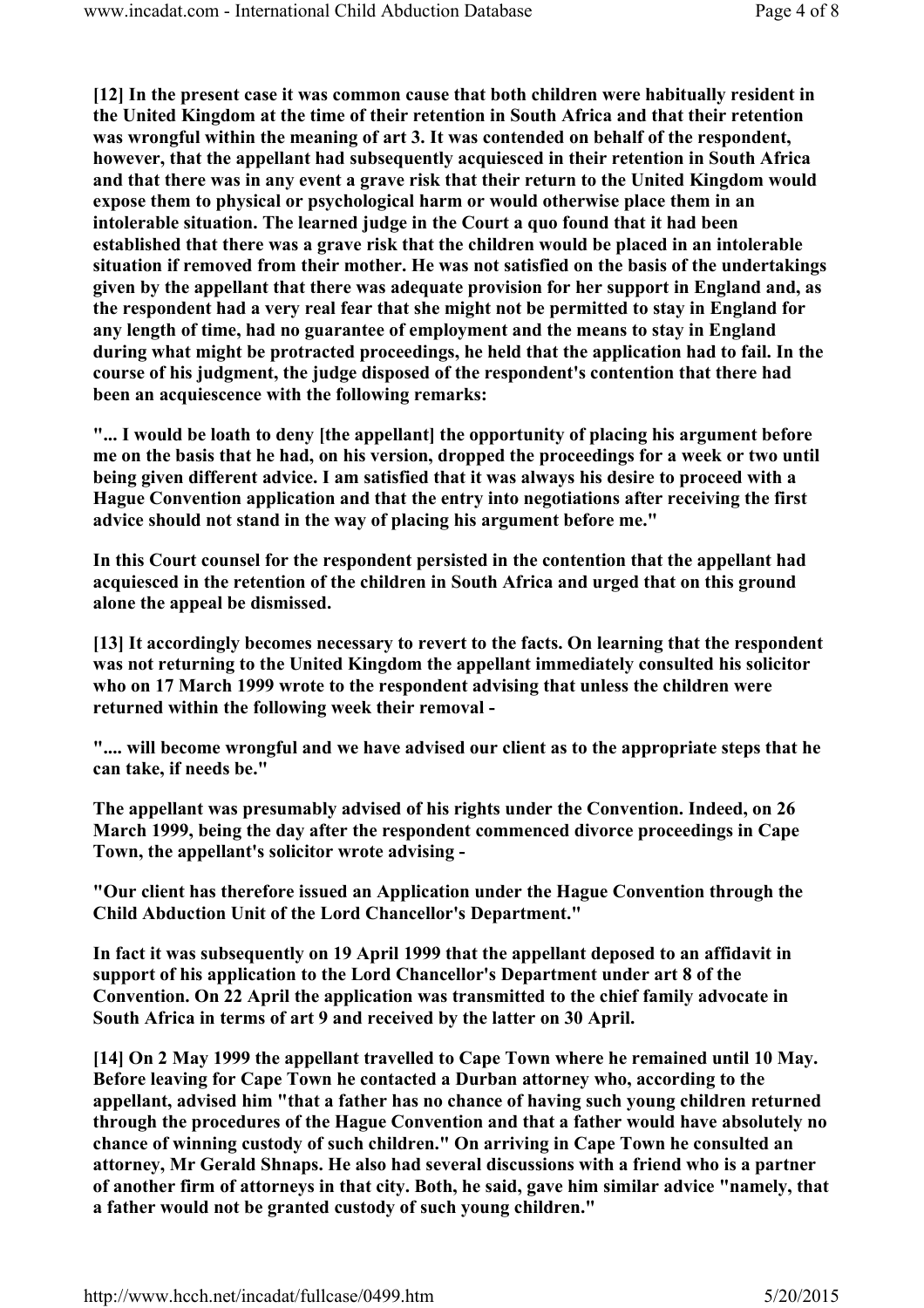[15] As a result of this advice, which the appellant categorized as "incorrect", he gave instructions to Mr Shnaps to inform the family advocate that he was not proceeding with his application under the Convention. Mr Shnaps and the respondent's attorneys entered into negotiations and on 6 May 1999 a so-called round table conference was held which was attended by the attorneys representing both parties as well as the appellant himself and his attorney-friend. On 11 May 1999 Mr Shnaps wrote to the family advocate advising that he had written instructions to the effect that the appellant was no longer proceeding with his application under the Convention and that he had returned to England. On the same day he wrote to the respondent's attorneys informing them of his communication to the family advocate and advising that he would be writing "under separate cover with regard to the action itself". The reference to "the action" was clearly a reference to the respondent's action for divorce which she had instituted on 25 March 1999. Subsequently the appellant was contacted by another attorney who advised him to launch the present proceedings which he did on 4 June 1999.

[16] There can be little doubt that the acquiescence referred to in art 13 (a) involves an informed acceptance of the infringement of the wronged party's rights. But that is not to say that acquiescence requires full knowledge of the precise nature of those rights and every detail of the guilty party's conduct. As observed by Stuart-Smith LJ in Re A and another (minors) (abduction: acquiescence) [1992] 1 All ER 929 (CA) at 940 b: "A party cannot be said to acquiesce unless he is aware, at least in general terms, of his rights against the other parent. It is not necessary that he should know the full or precise nature of his legal rights under the convention..."

What he or she should know is at least that the removal or retention of the child is unlawful under the Convention and that he or she is afforded a remedy against such unlawful conduct.

[17] It is also necessary to observe that art 13 (b) requires no more than that the person seeking relief should have acquiesced. Once he has done so the requirement is satisfied and the fact that he has subsequently changed his mind does not alter the situation. It must be remembered, of course, that an acquiescence in the past does not mean that the court will necessarily refuse to order the return of the child. Its effect is no more than to "unlock the door" (as it is sometimes expressed) to the exercise of the court's discretion under art 13. That discretion is to be exercised "in the context of the approach of the convention." (Per Lord Donaldson of Lymington MR in Re A and another, supra, at 942 d.)

[18] In several decisions of the Court of Appeal in England a distinction was drawn between active and passive acquiescence. In the case of the former the uncommunicated subjective intention of the wronged parent was normally regarded as irrelevant while in the latter the subjective intention was regarded as relevant. This distinction was rejected by the House of Lords in Re H and others (minors) (abduction : acquiescence) [1997] 2 All ER 225 (HL). Lord Browne-Wilkinson considered that art 13 looked to the subjective state of mind of the wronged parent and that accordingly the true inquiry was simply whether he had in fact consented to the continued presence of the children in the jurisdiction to which they had been removed or had been retained. At 235 e the learned law lord said:

"In my judgment, therefore, in the ordinary case the court has to determine whether in all the circumstances of the case the wronged parent has, in fact, gone along with the wrongful abduction. Acquiescence is a question of the actual subjective intention of the wronged parent, not of the outside world's perception of his intentions." And continued (at 235 g):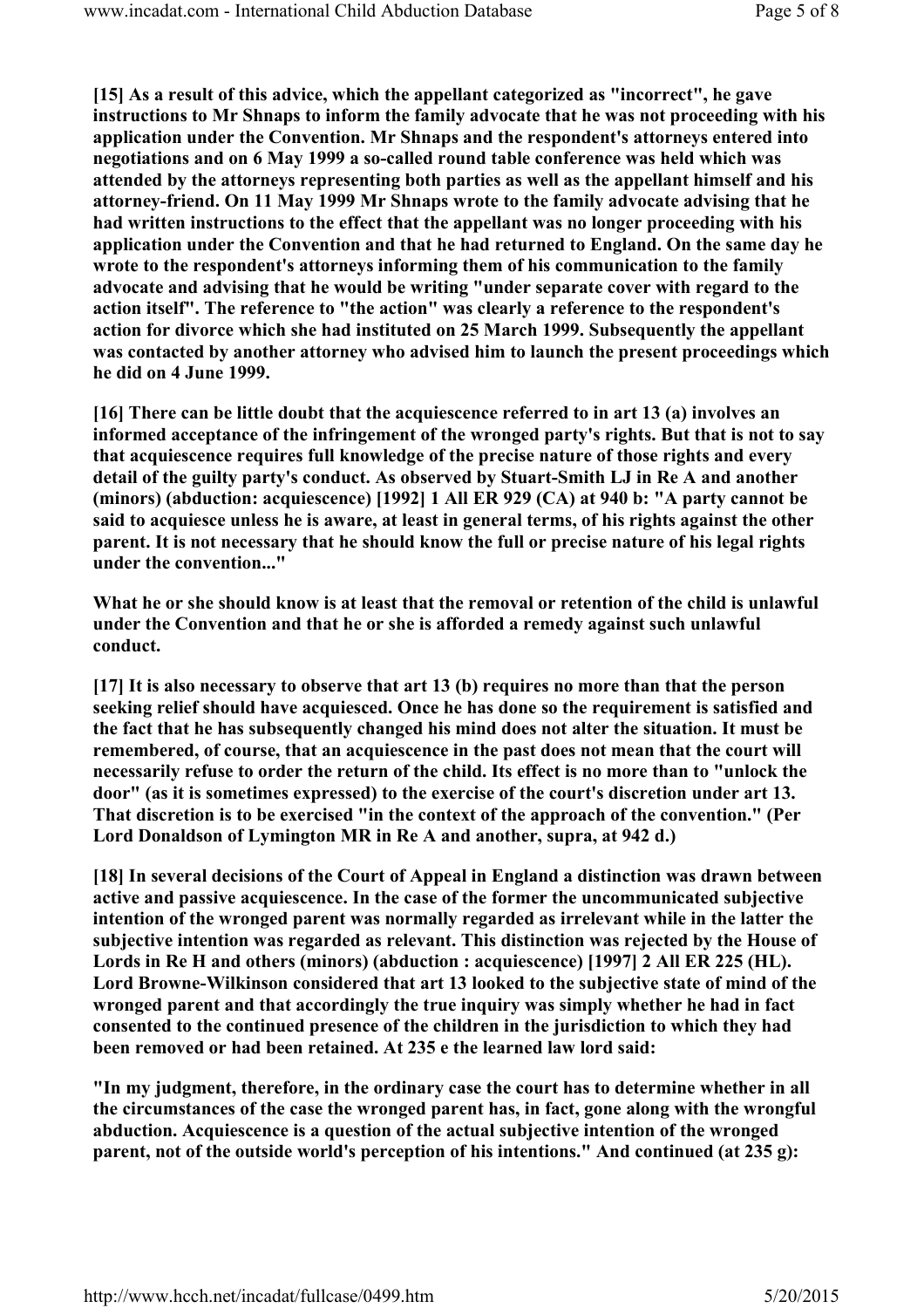"In the process of this fact-finding operation, the judge, as a matter of ordinary judicial common sense, is likely to attach more weight to the express words or conduct of the wronged parent than to his subsequent evidence as to his state of mind. In reaching conclusions of fact, judges always, and rightly, pay more attention to outward conduct than to possibly self-serving evidence of undisclosed intentions. But in so doing the judge is finding the actual facts. He can infer the actual subjective intention from the outward and visible acts of the wronged parent. That is quite a different matter from imputing to the wronged parent an intention which he did not, in fact, possess."

I respectfully agree. Indeed, I can see no justification for importing into art 13 (a) a rule of thumb distinction which is not to be found in the words used.

[19] To the above approach, Lord Browne-Wilkinson added one qualification; that is the case where although the judge is satisfied that the wronged parent did not, in fact, acquiesce his outward conduct was such as to lead the abducting parent to believe that the wronged parent was not going to insist on the summary return of the child. This was because (at 236 f) - "[n]o developed system of justice would permit the wronged parent in such circumstances to go back on the stance which he has, to the knowledge of the other parent, unequivocally adopted: to do so would be unjust."

In the present case the appellant was aware of the Convention and that the respondent's conduct in retaining the children in South Africa was unlawful. He was aware, too, that he was afforded a remedy under the Convention. With this knowledge he nonetheless instructed his attorney to withdraw his application under art 8 of the Convention and to enter into settlement negotiations with the respondent's attorney. These facts clearly justify the inference that the appellant, with knowledge of his rights, in fact intended to go along with the wrongful retention of the children in South Africa. His conduct would certainly have led the respondent reasonably to believe that he was not insisting on their summary return.

[20] Counsel for the appellant, however, argued that there had been no proper acquiescence as the appellant was misled as to his rights under the Convention by the incorrect advice given to him by his legal advisers in South Africa. I am far from persuaded that in the circumstances outlined above it is even open to the appellant to put in issue the correctness of the advice he received. Quite apart from Lord Browne-Wilkinson's `exception', it strikes me as quite unfair to require the respondent, who bears the onus, to establish what was said or not said in the course of privileged conversations between the appellant and his legal advisers. Nonetheless I shall assume, without deciding, that it is permissible in these circumstances to enquire into what the appellant was told by his legal advisers. It is important to bear in mind that all three attorneys consulted by the appellant were aware of the appellant's rights under the Convention, as was the appellant himself. The question which confronted them was whether the appellant would succeed in obtaining an order for the summary return of the children and indeed, if so, whether he would ultimately obtain a custody order in his favour. Counsel criticised the advice given (on the basis of the appellant's cryptic version of that advice) because it was founded on an over-emphasis of the tender age of J. and JJ. She pointed out that summary returns are ordered under the Convention even in the case of very young children. That is undoubtedly so, but while age is not necessarily decisive it could well be a weighty factor when considering the exceptions under art 13 (a) and for that matter art 20. I can see no reason for accepting that the advice was anything other than an informed expression of opinion as to the appellant's prospects of success. It is in any event quite clear from the appellant's own evidence that his advisers considered it very unlikely that he would ultimately obtain custody having regard to the age of the children. That advice can hardly be categorised as incorrect or unreasonable and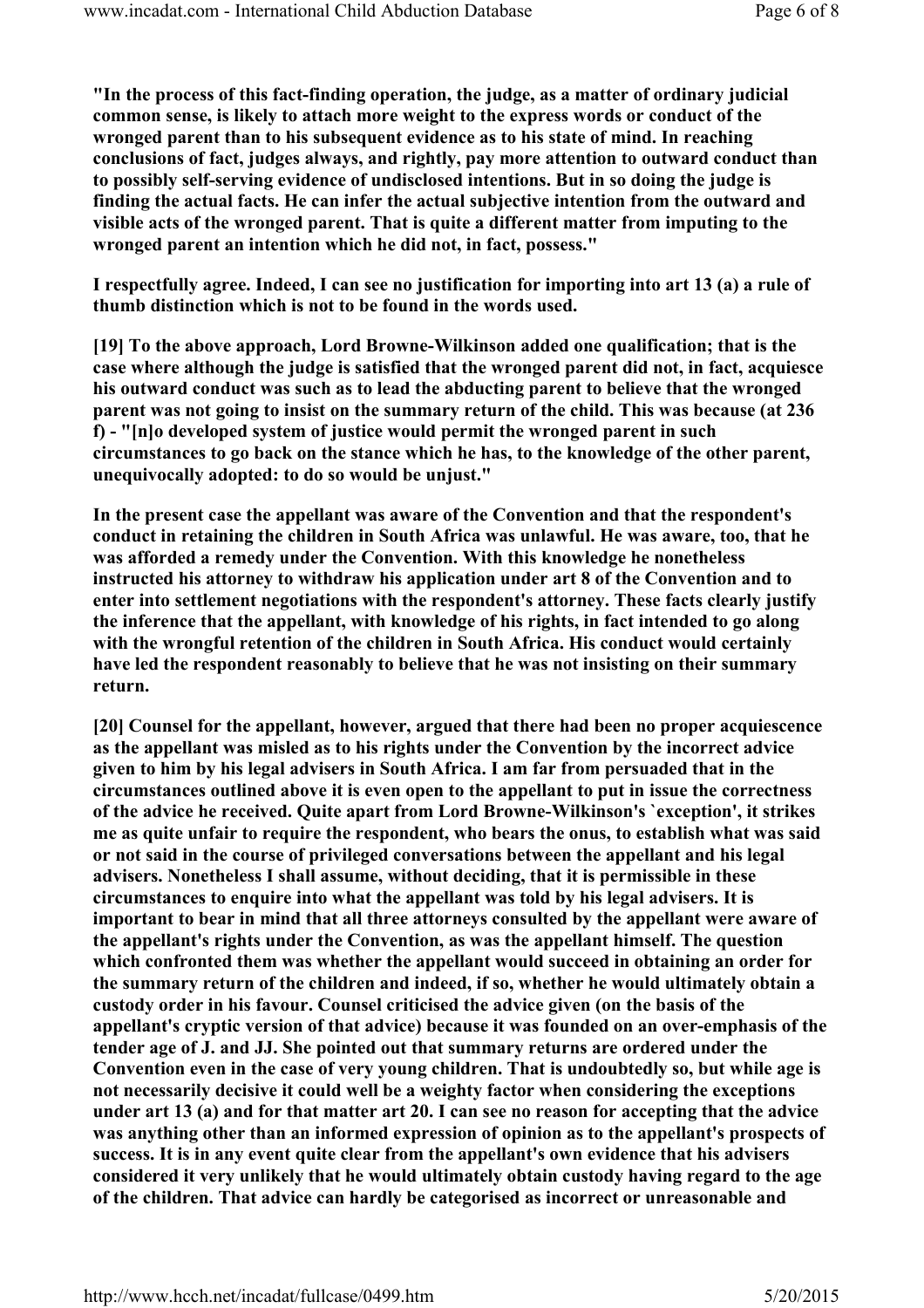whether or not the appellant would ultimately succeed in the custody proceedings would, of course, have been a vital consideration when deciding whether it was worth persisting in the application under the Convention. I am unpersuaded therefore that the appellant was misled by his legal advisers. Furthermore, he elected to accept their views in preference to what he claimed in his founding affidavit was contrary advice received from his English solicitor. In my judgment the respondent succeeded in discharging the onus of establishing that the appellant acquiesced in the wrongful retention of the children in South Africa.

[21] There remains the question of the discretion. Counsel for the appellant very fairly conceded that in the event of it being found that there was an acquiescence, the Court should not in the exercise of its discretion order the return of the children to England having regard to the long lapse of time since they were first retained in this country. I think the concession was well made. The Convention envisages a prompt restoration of the status quo ante so that the questions of custody or access can be determined by the courts of the country from which the children were removed. Not only is there a statement to this effect in art 1 but art 11 expressly enjoins the judicial or administrative authorities of contracting States to act expeditiously in proceedings for the return of children. Furthermore, in terms of art 12 the non-discretionary obligation to order the return of children is inapplicable if a year or more has elapsed between the removal and the commencement of proceedings. In the present case the proceedings were anything but expeditious. The application was launched only some two and a half months after the respondent had made it clear that she was not returning. Voluminous affidavits were filed and the matter was set down for hearing on the semiurgent role on 8 September 1999. (The final set of affidavits was filed by the appellant on 6 September.) The hearing took two days and judgment was delivered by Foxcroft J a little more than a week later on 17 September 1999. An application for leave to appeal was filed on 8 October 1999 but for some reason which is unexplained the application was only heard on 2 March 2000. Leave was granted immediately but it took until 14 July 2000 for the record of the proceedings to be lodged with the registrar of this Court. Finally, it was only when counsel's heads of argument and practice note were filed on 31 October 2000 that notice was given that the matter was urgent. By then it was too late to place the matter on the roll for November and it was accordingly set down for hearing in the first term of 2001.

[22] The result of all this is that more than two years have elapsed since the children first arrived in South Africa. JJ. was then a baby of 4 months; he is now two and a half years old. J. was 18 months; he is now three and a half years old. It is unlikely that either child has any recollection of having lived in England. Whatever the reason, their home is now with their mother in Cape Town. I can see no sense at this stage in sending them back to England for the question of custody to be determined there.

[23] It is accordingly unnecessary to consider the defence raised under art 13 (b) of the Convention.

The appeal is dismissed with costs.

D G SCOTT: JUDGE OF APPEAL

CONCUR: HEFER ACJ, SMALBERGER ADCJ

[http://www.incadat.com/] [http://www.hcch.net/] [top of page]

All information is provided under the terms and conditions of use.